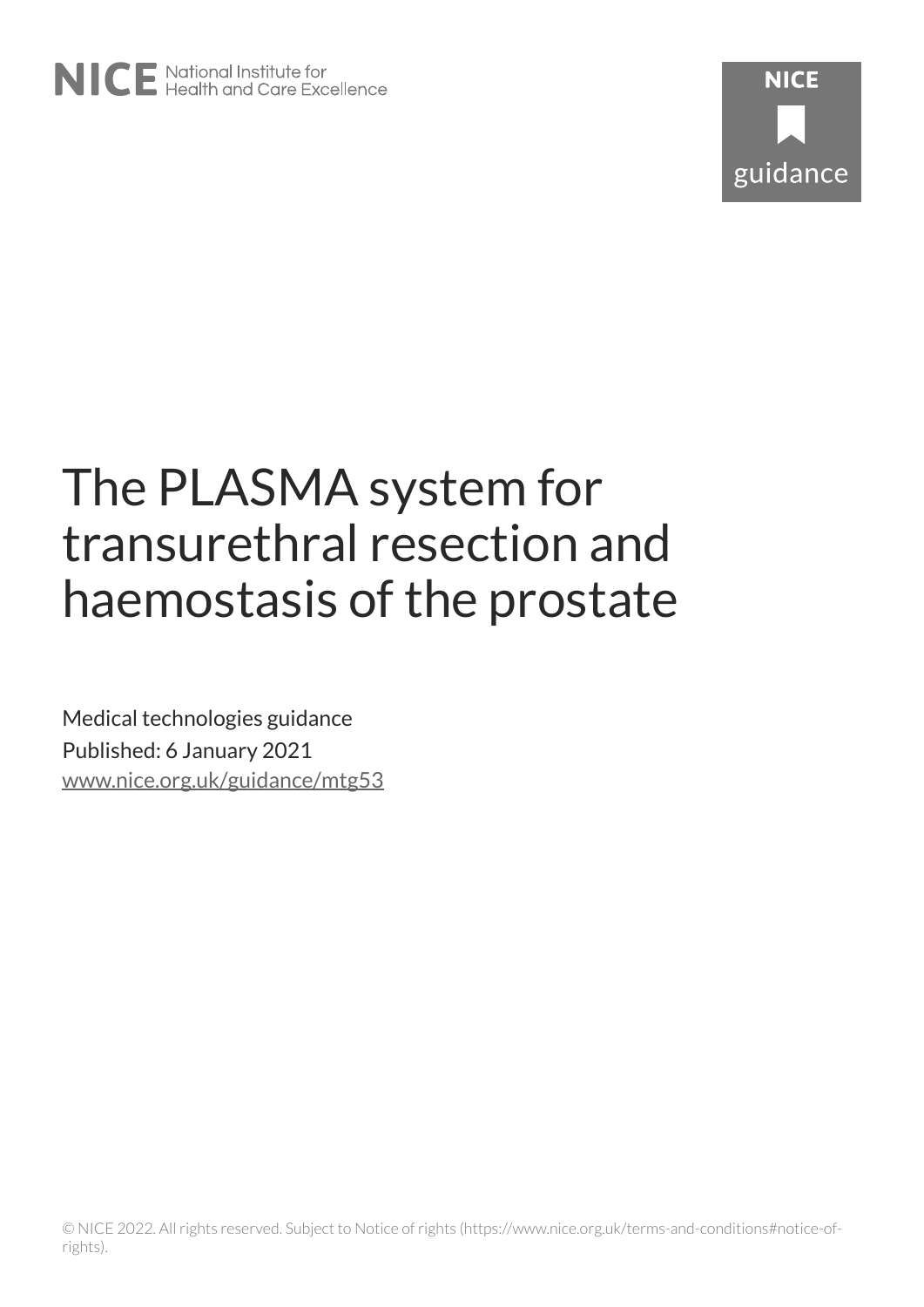## Your responsibility

This guidance represents the view of NICE, arrived at after careful consideration of the evidence available. When exercising their judgement, healthcare professionals are expected to take this guidance fully into account. However, the guidance does not override the individual responsibility of healthcare professionals to make decisions appropriate to the circumstances of the individual patient, in consultation with the patient and/or guardian or carer.

Commissioners and/or providers have a responsibility to implement the guidance, in their local context, in light of their duties to have due regard to the need to eliminate unlawful discrimination, advance equality of opportunity, and foster good relations. Nothing in this guidance should be interpreted in a way that would be inconsistent with compliance with those duties.

Commissioners and providers have a responsibility to promote an environmentally sustainable health and care system and should [assess and reduce the environmental impact of implementing](https://www.nice.org.uk/about/who-we-are/sustainability)  [NICE recommendations w](https://www.nice.org.uk/about/who-we-are/sustainability)herever possible.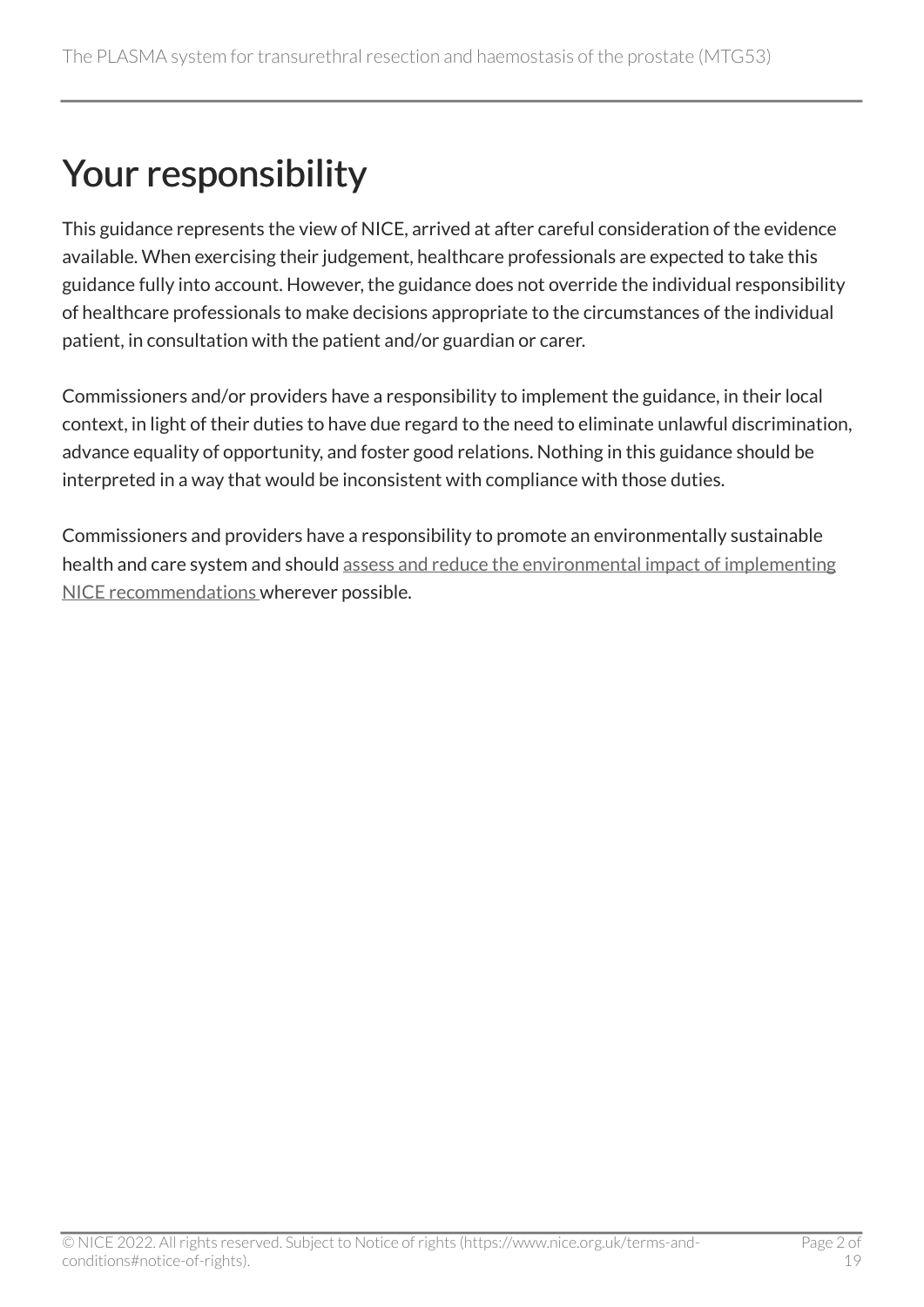## **Contents**

| $\overline{4}$ |
|----------------|
| 5              |
| 5              |
| 5              |
| 5              |
| 5              |
| 6              |
| $\overline{7}$ |
| 7              |
| 9              |
| 13             |
| 13             |
| 14             |
| 14             |
| 15             |
| 16             |
| 17             |
| 17             |
| 18             |
| 18             |
| 18             |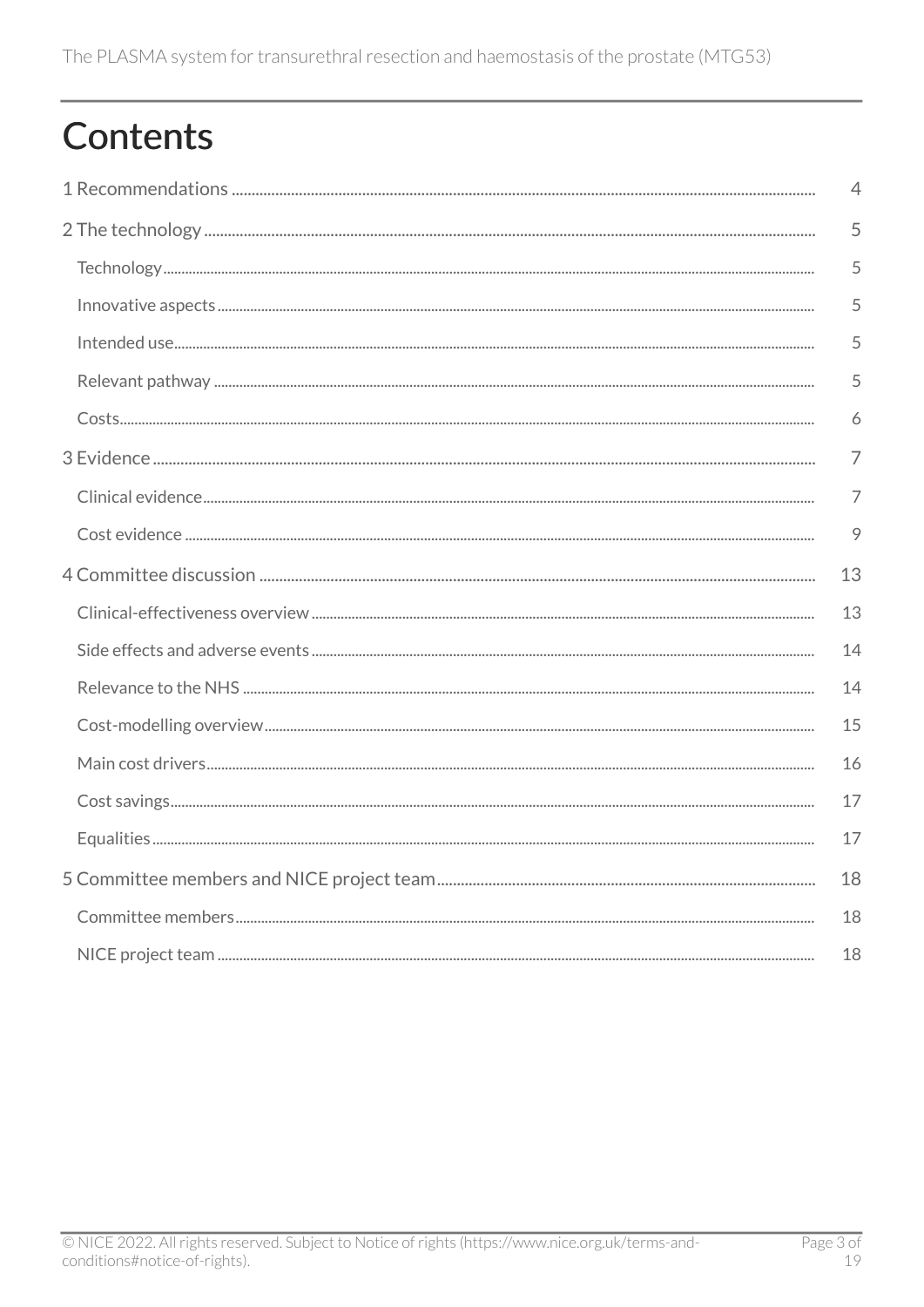This guidance replaces MTG23.

## <span id="page-3-0"></span>1 Recommendations

- 1.1 The evidence supports the case for adopting the PLASMA system for bipolar transurethral resection and haemostasis of the prostate. Clinical outcomes are comparable with monopolar transurethral resection of the prostate (mTURP), but PLASMA avoids the risk of transurethral resection syndrome and reduces the need for blood transfusion and the length of hospital stay.
- 1.2 The PLASMA system for prostate resection and haemostasis should be considered as an option for people with symptomatic benign prostatic hyperplasia when surgical intervention is indicated.
- 1.3 Cost modelling estimates that the PLASMA system is cost saving by £459 per procedure compared with mTURP for hospitals that already use an Olympus platform and £343 for those that do not. This assumes a reduced (2-day) length of stay with PLASMA and that 65% of procedures need a second electrode for haemostasis. Evidence suggests there are reduced readmissions with the PLASMA system compared with mTURP. This would increase cost saving to £534 for hospitals that already use an Olympus platform and £418 for those that do not.

#### Why the committee made these recommendations

The PLASMA system uses electrodes to cut out (resect) prostate tissue and stop any local bleeding afterwards (haemostasis). The electrodes are put into the prostate through the urethra (transurethral). It is a treatment for symptomatic benign prostatic hyperplasia.

The clinical evidence supports using the PLASMA system (which used to be called TURis) for TURP. Clinical outcomes are as good as for conventional mTURP but there is a lesser chance of serious complications. PLASMA also reduces the length of hospital stay. This means that the treatment costs are less than for conventional mTURP.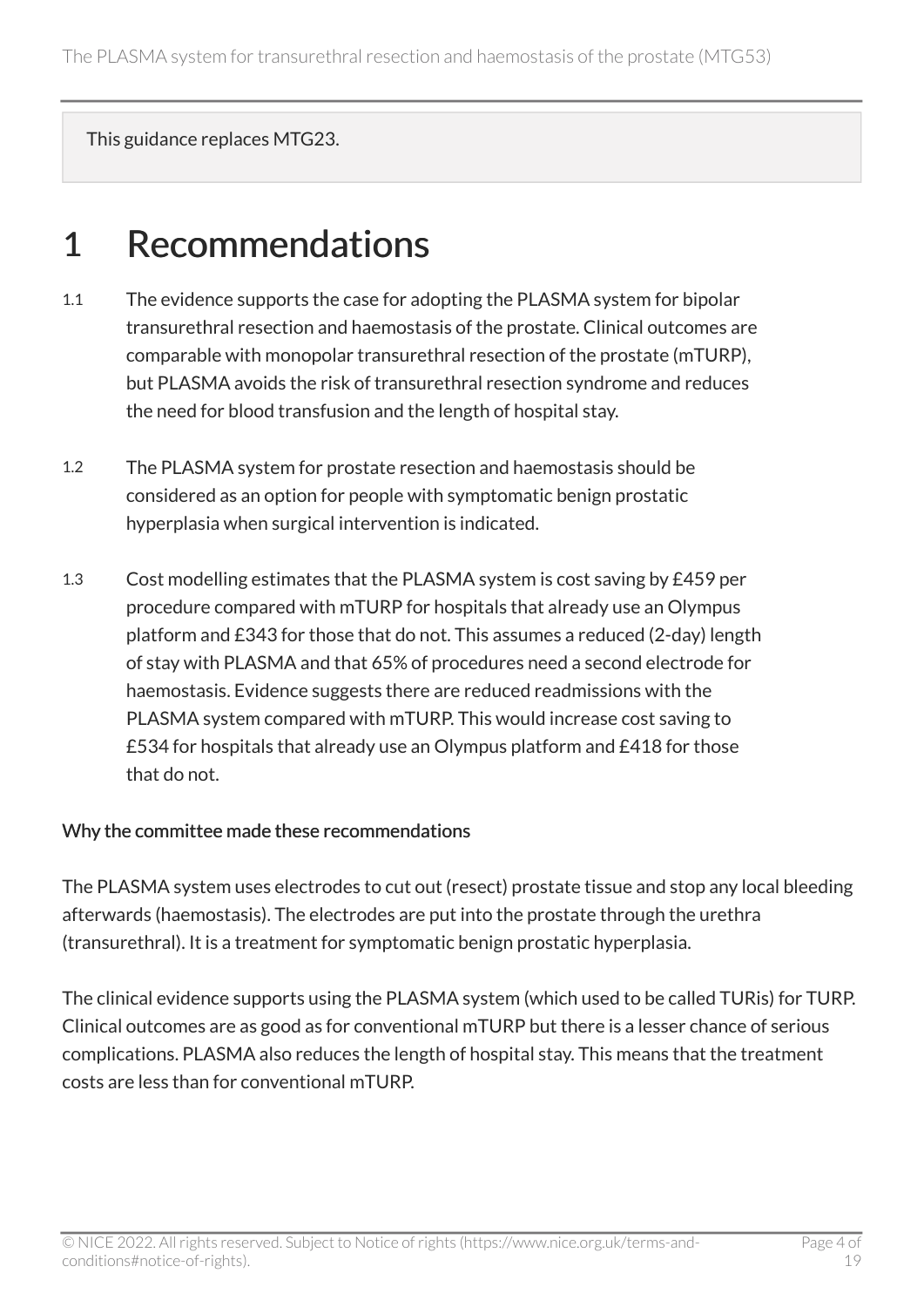## <span id="page-4-0"></span>2 The technology

## <span id="page-4-1"></span>**Technology**

2.1 The PLASMA system (Olympus Medical) consists of an Olympus high frequency (430 kHz plus or minus 20%) generator, a resectoscope (which incorporates the PLASMA active working element and electrode), a telescope, an inner and outer sheath, a light guide cable, and a saline high-frequency cable. The active and return electrode are contained within the resectoscope at the operation site. This means a patient return electrode is not needed because PLASMA uses saline irrigation fluid to conduct electrical current within the resectoscope. The surgeon uses an endoscopic image to guide the electrode assembly through the urethra to the prostate. A loop electrode is used to repeatedly cut out small chippings to create a wider channel through the prostate (generator set to cut) and a roller or button electrode is used to promote haemostasis (generator set to coagulate). Electrodes are available in different sizes. A urethral urinary catheter is inserted at the end of the procedure.

## <span id="page-4-2"></span>Innovative aspects

2.2 In common with other bipolar systems, the PLASMA system uses saline for irrigation instead of glycine, which is used in the monopolar transurethral resection of the prostate (mTURP) system. Using saline avoids transurethral resection syndrome, a serious adverse event. The PLASMA system has a range of electrodes. Of these, only the loop electrode for resection and the roller or button electrodes for haemostasis are in the scope of this guidance.

## <span id="page-4-3"></span>Intended use

2.3 The PLASMA system is a bipolar electrosurgery system designed for use when surgical resection and haemostasis is indicated to treat symptomatic benign prostatic hyperplasia.

### <span id="page-4-4"></span>Relevant pathway

2.4 The relevant NICE Pathway described in the decision problem for this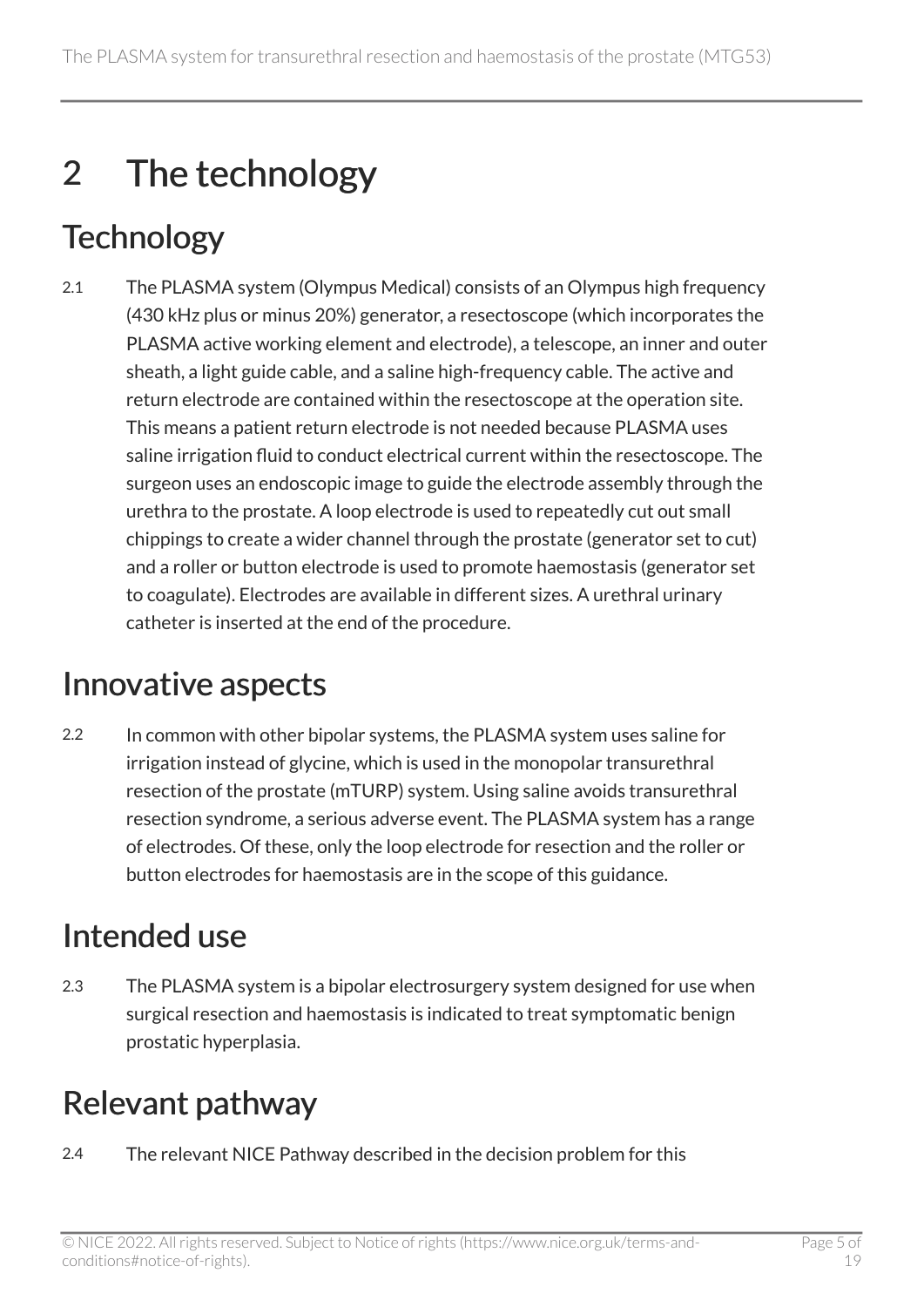technology is the NICE Pathway on managing lower urinary tract symptoms in [men](https://pathways.nice.org.uk/pathways/lower-urinary-tract-symptoms-in-men#path=view%3A/pathways/lower-urinary-tract-symptoms-in-men/managing-lower-urinary-tract-symptoms-in-men.xml&content=view-node%3Anodes-surgery-for-voiding-and-storage-symptoms-caused-by-enlarged-prostate).

## <span id="page-5-0"></span>**Costs**

2.5 The typical cost for a PLASMA procedure for resection and haemostasis is estimated as £972. This includes consumables and length of stay.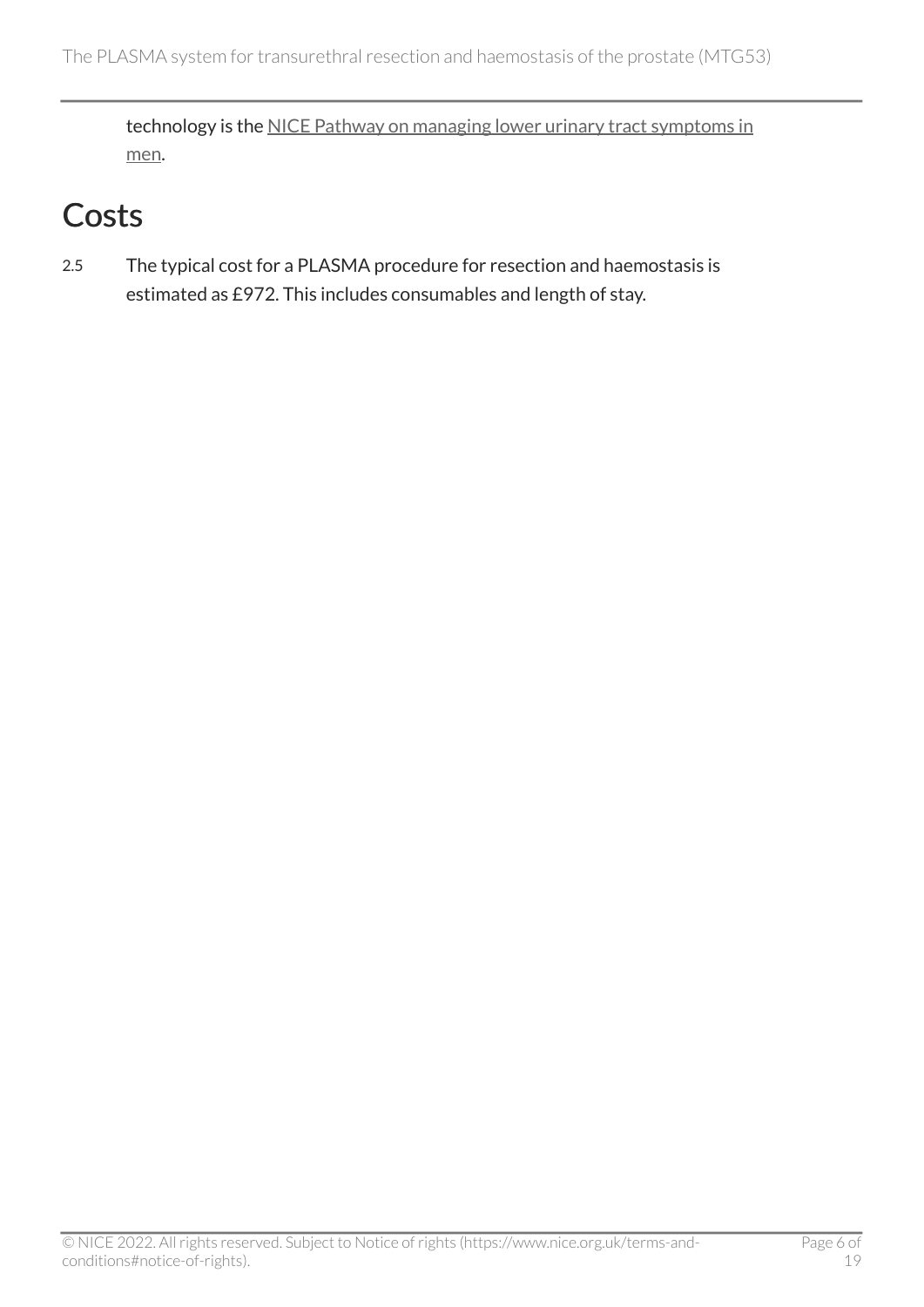## <span id="page-6-0"></span>3 Evidence

## <span id="page-6-1"></span>Clinical evidence

3.1 All clinical evidence was reported when the technology was called TURis (transurethral resection in saline). Now it is called the PLASMA system.

#### Relevant evidence in original guidance comes from 10 studies and 1 meta-analysis

- 3.2 For the medical technologies guidance on TURis that this guidance replaces, the external assessment centre (EAC) considered 10 unique randomised studies (1,870 people) and 1 meta-analysis from the company. The studies relevant to the decision problem in the scope were:
	- 8 papers (Akman et al. 2013; Chen et al. 2009; Chen et al. 2010; Fagerstrom et al. 2009; Fagerstrom et al. 2011; Geavlete et al. 2011; Ho et al. 2007; Michielson et al. 2007)
	- 2 foreign language papers with English abstracts (Rose et al. 2007; Abascal Junquera et al. 2006)
	- 1 multicentre study published in 4 abstracts (Goh et al. 2009; Gular et al. 2009; Gular et al. 2010a; Gular et al. 2010b).

For full details of the clinical evidence, see section [3 of the original assessment report](http://www.nice.org.uk/guidance/mtg53/history) [in supporting documentation.](http://www.nice.org.uk/guidance/mtg53/history)

#### PLASMA has equivalent clinical effectiveness to mTURP

3.3 All studies reported equivalent clinical effectiveness for resection of the prostate for PLASMA compared with monopolar transurethral resection of the prostate (mTURP).

#### PLASMA eliminates transurethral resection (TUR) syndrome

3.4 No cases of TUR syndrome were seen with PLASMA (Akman et al. 2013; Ho et al. 2007; Fagerstrom et al. 2009 and 2011; Gleavlete et al. 2011; Chen et al.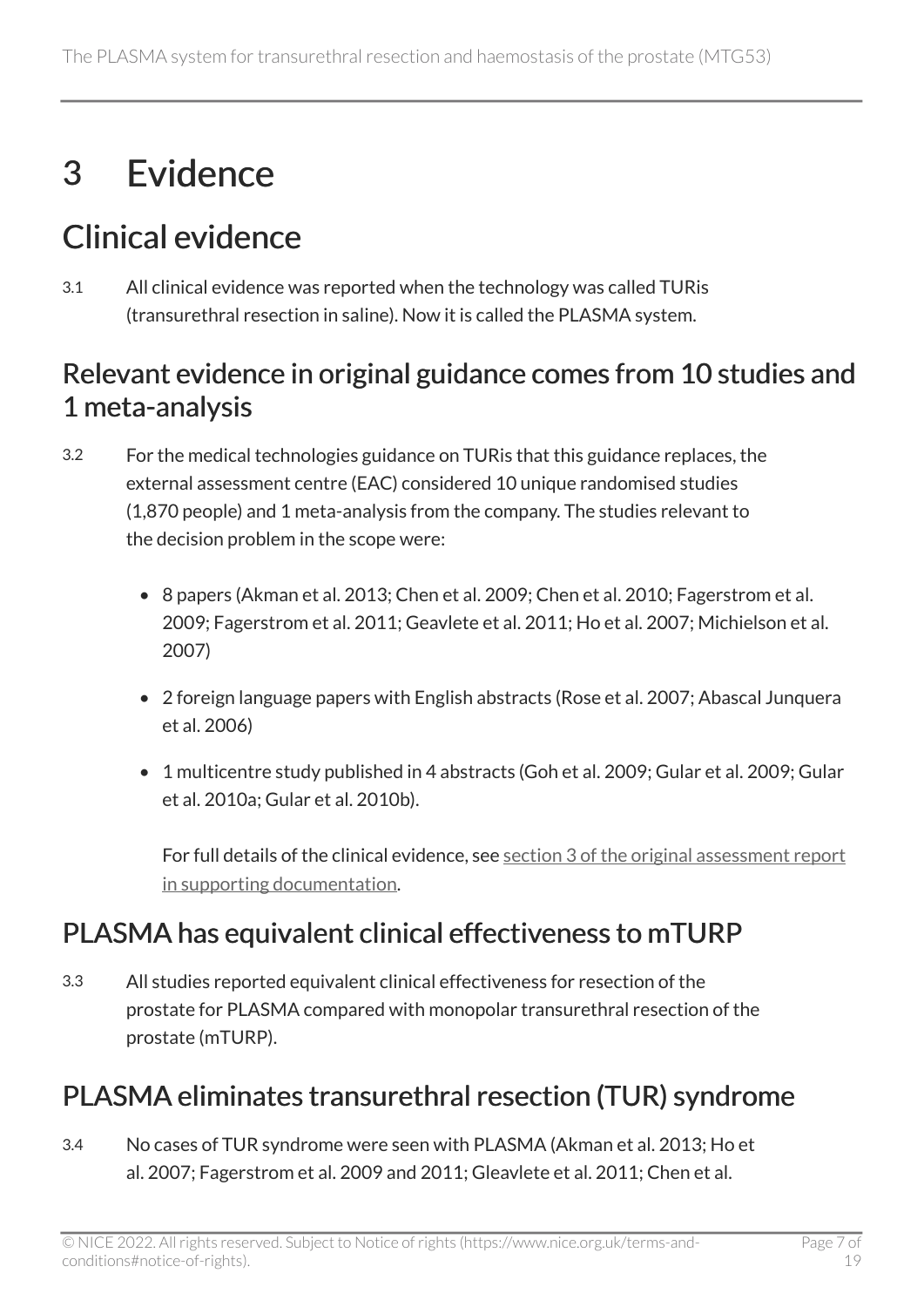2009 and 2010).

#### PLASMA reduces bleeding

3.5 In the 3 studies where it was reported, fewer people needed a blood transfusion in the PLASMA group compared with mTURP (Chen et al. 2009 and 2010; Geavlete et al. 2011).

#### PLASMA reduces length of hospital stay

3.6 The PLASMA system reduced the length of hospital stay in 2 studies (Chen et al. 2009; Gleavlete et al. 2011).

#### New relevant evidence comes from 2 studies in 3 publications, including 1 randomised controlled trial

- 3.7 For the guidance update, the EAC considered 2 new studies reported as 3 papers (156 people) relevant to the decision problem in the scope:
	- a randomised controlled trial (2 publications: Komura et al. 2014 and 2015)
	- a prospective observational study (non-randomised comparative study, Karadeniz et al. 2016).

For full details of the clinical evidence, see section [3 of the assessment report update in](http://www.nice.org.uk/guidance/mtg53/history)  [supporting documentation.](http://www.nice.org.uk/guidance/mtg53/history)

#### PLASMA reduces the length of hospital stay

3.8 Hospitalisation time (mean days) was significantly higher in the mTURP group (3.4) compared with the PLASMA group (2.5; p=0.045; Komura et al. 2014 and 2015).

#### PLASMA has been associated with an increased rate of urethral stricture

3.9 Komura et al. (2015) reported a rate of urethral stricture at 36 months. This was 4 out of 61 (6.6%) in the mTURP group and 12 out of 63 (19%) in the PLASMA group (p<0.022). Komura et al. (2015) also reported on the anatomical location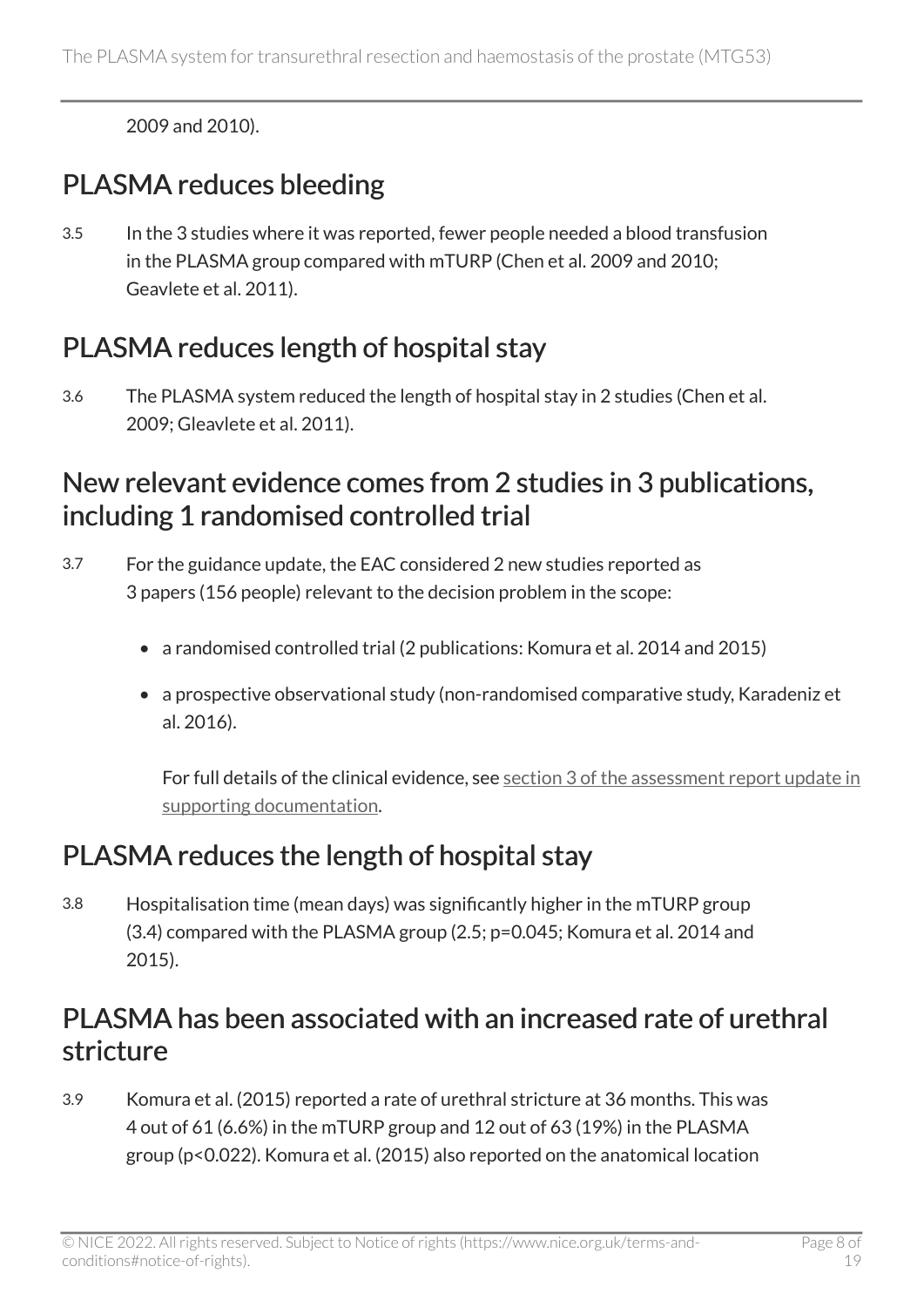of the strictures and the treatment. The incidence of urethral stricture was not reported in Karadeniz et al. (2016).

### <span id="page-8-0"></span>Cost evidence

#### The company provided an executable Excel model of a simple decision tree

- 3.10 For the guidance update, the EAC updated the parameters of the model from the company. For full details of the cost evidence, see the [assessment report](http://www.nice.org.uk/guidance/mtg53/history) [update in supporting documentation.](http://www.nice.org.uk/guidance/mtg53/history) The company model assumed no change in length of stay for mTURP but a reduced length of stay with PLASMA.
- 3.11 The EAC contacted 3 professional experts and the company. They were asked to comment on whether the assumptions and parameters used in the original model were still valid for the update or whether there were any changes. There was no suggestion that assumptions on the cost of generators or single-use electrodes were invalid. One professional expert advised that there was recent evidence that bipolar TURP was associated with higher rates of strictures and contractures compared with mTURP. See sections 3.12 to 3.15 for additional comments from the professional experts.

#### There is uncertainty about whether bipolar electrosurgery is standard care

3.12 Two professional experts indicated that most TURP procedures now use bipolar electrosurgery devices as standard care. The company advised that 100 NHS centres were using PLASMA in 2019, compared with 61 in 2015 (England, Scotland, and Wales). A third professional expert indicated that, in his opinion, bipolar should be seen as the 'gold standard' for electrosurgical TURP treatment. However, the experts also reported that other companies that make bipolar systems have been slow to develop reliable devices. This means that hospitals that rely on these companies have been slow to change from monopolar to bipolar TURP as their standard technique.

#### Blood transfusion rates and volumes may now be lower

3.13 Three professional experts stated that blood transfusion rates and volumes of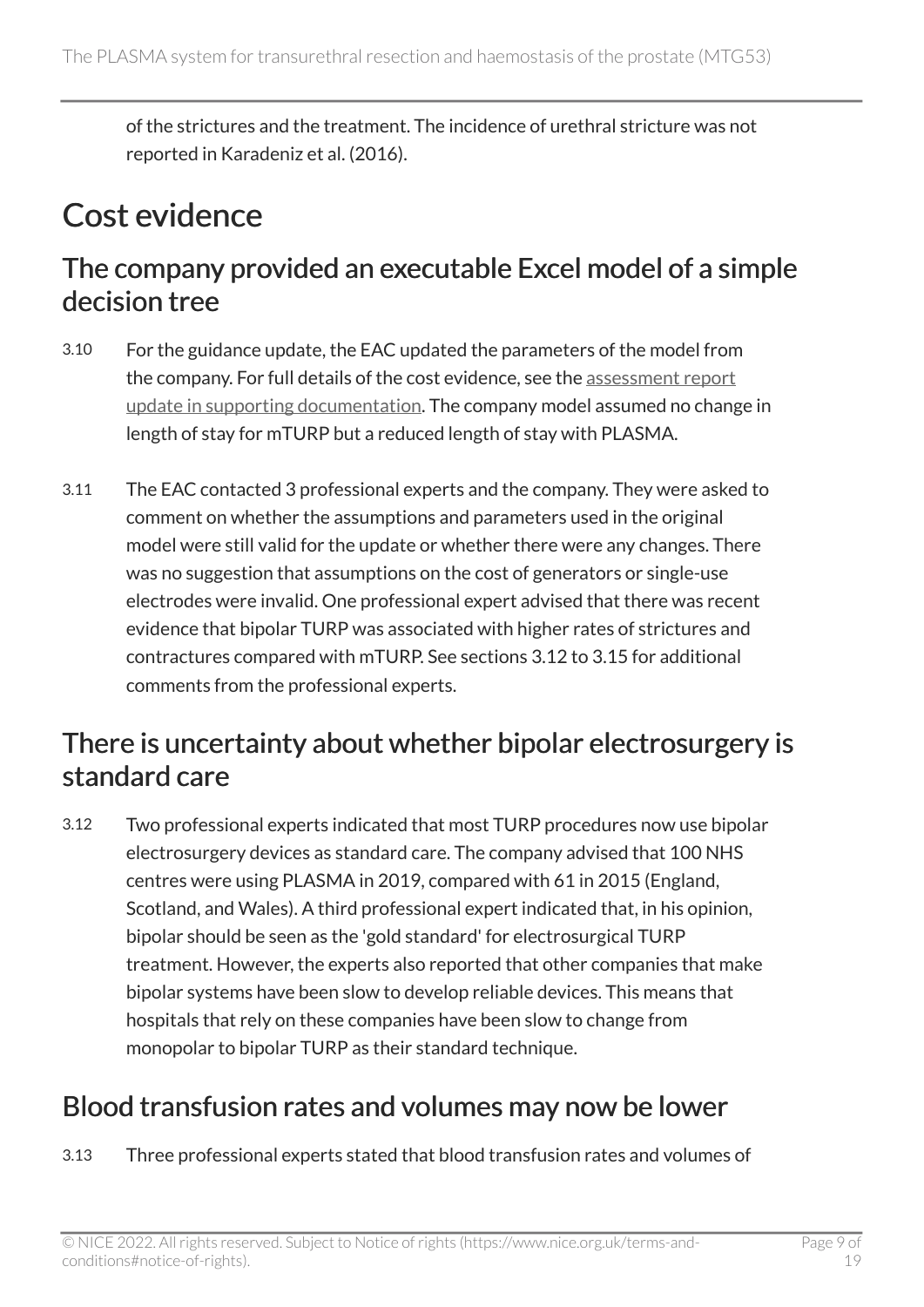blood given may be lower now. Two professional experts indicated that the haemoglobin threshold for starting blood transfusion had decreased from 80 g/ litre to 70 g/litre. Or, it was restricted to patients who are symptomatic because of blood loss. Two professional experts advised that transfusion rates are very low, probably lower than the 5.8% used for monopolar TURP in the original model. Another indicated that 2.7 units of red blood cells used in the model seemed high and suggested that 1 to 2 units was more likely.

### PLASMA is associated with better haemostasis

3.14 There is an overall indication that PLASMA is associated with better haemostasis than mTURP (based on lower blood transfusion rates and increased use of coagulating electrodes). Therefore, a lower rate of admissions for haemorrhage would be expected for PLASMA.

#### Using the PLASMA button electrode for vaporisation is out of scope for this guidance but using it for haemostasis is in scope

3.15 When used with the generator in cut mode, the PLASMA button electrodes cause transurethral vaporisation of the prostate (TUVP). This uses a plasma effect as an alternative to resection using a loop electrode. All 3 professional experts and the company considered this to be a separate procedure to PLASMA TURP. The evidence base is distinct and the clinical outcome values in the TURP model should not be transferred into a model of PLASMA TUVP compared with mTURP. Previously the model assumed that 22% of PLASMA resections also included using a roller electrode for haemostasis. All 3 professional experts advised that using the button electrode for haemostasis (generator in coagulate mode) after loop resection is now relatively common. Two professional experts stated that they use the PLASMA button electrode for haemostasis after resection with a loop electrode. They suggested that this produces better haemostasis, therefore a lower risk of transfusion and higher chance of treatment as a day case. One professional expert stated that they suspected many of these cases unavoidably caused some vaporisation of prostate tissue, although the primary intention is haemostasis.

#### <span id="page-9-0"></span>The original base case for PLASMA is cost saving assuming a 0.19-day reduction in length of stay of PLASMA compared with mTURP at sites with an existing Olympus system and cost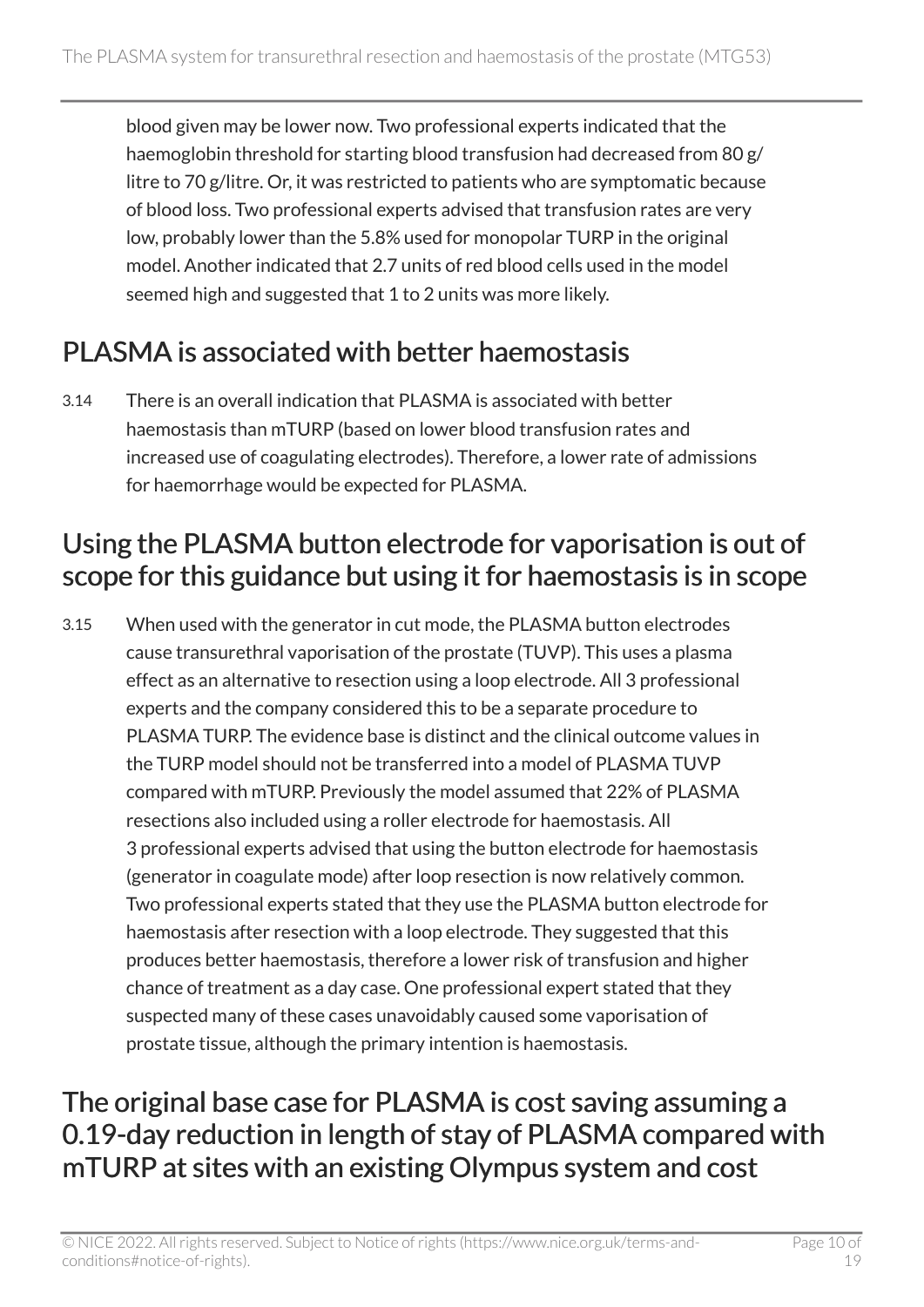#### incurring at other sites

3.16 In the original base case, for a 0.19-day reduction in length of stay for PLASMA and 2-day length of stay for mTURP with an existing Olympus system, mTURP costs £1,196.60 and PLASMA costs £1,126.04. This is a cost saving of £70.56. For non-Olympus sites, mTURP costs £1,125.69 and PLASMA costs £1,145.49. This is a cost increase of £19.80. This original base case assumed a second electrode was used for 22% of procedures.

#### The updated base case for PLASMA is cost saving with a 2-day length of stay compared with a 3.3-day length of stay for mTURP

3.17 For a 3.3-day length of stay with an existing Olympus system, mTURP costs £1,510.32. For a 2-day length of stay with an existing Olympus system, PLASMA costs £1,051.42. This is a cost saving of £458.91. For non-Olympus sites and a 3.3-day length of stay, mTURP costs £1,415.86. For non-Olympus sites and a 2-day length of stay, PLASMA costs £1,073.02. This is a cost saving of £342.84. In the updated base case, 65% of procedures were assumed to need a second electrode for haemostasis.

### PLASMA is cost saving for a 1-day length of stay (day case)

3.18 For a 1-day length of stay (day case) for PLASMA and a 3.3-day length of stay for mTURP with an existing Olympus system, mTURP costs £1,510.32 and PLASMA costs £662.42. This is a cost saving of £847.91. For a non-Olympus site, mTURP costs £1,415.86 under these circumstances and PLASMA costs £684.02. This is a cost saving of £731.84. In this scenario, 65% of procedures were assumed to need a second electrode for haemostasis.

#### PLASMA is cost saving for a 2-day length of stay when not using a second electrode for haemostasis

3.19 The EAC modelled an additional scenario with no second electrode. For a 3.3-day length of stay for mTURP and an existing Olympus site when no second electrode used for haemostasis, the cost is £1,510.32, and PLASMA costs £932.71 for a 2-day length of stay. This gives a cost saving of £577.61. For a 3.3-day length of stay for mTURP and a non-Olympus site with no second electrode, the mTURP cost is £1,415.86 and the PLASMA cost is £954.31 for a 2-day length of stay. This gives a cost saving of £461.55.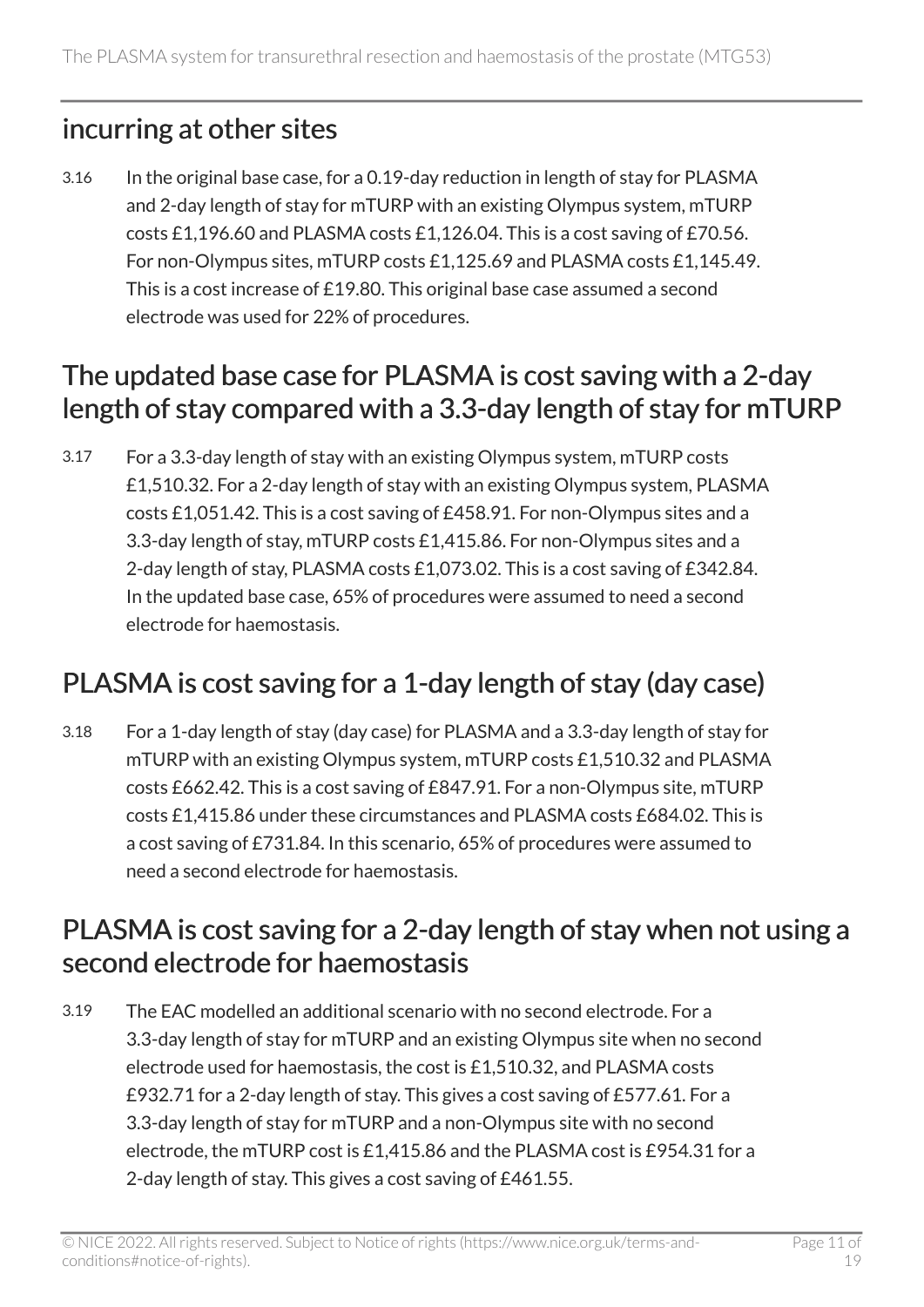#### PLASMA is cost saving for a 2-day length of stay when a second electrode is used for haemostasis in 65% of procedures and allcause readmissions are reduced

3.20 The EAC modelled an additional scenario with 65% of procedures needing a second electrode and reduced all-cause readmissions. For mTURP and an existing Olympus site when a second electrode is used for haemostasis in 65% of procedures, the cost is £1,621.25, and PLASMA costs £1,086.94. This is a cost saving of £534.34. For mTURP and a non-Olympus site when a second electrode is used in 65% of procedures, the mTURP cost is £1,526.79 and PLASMA costs £1,108.38. This gives a cost saving of £418.41.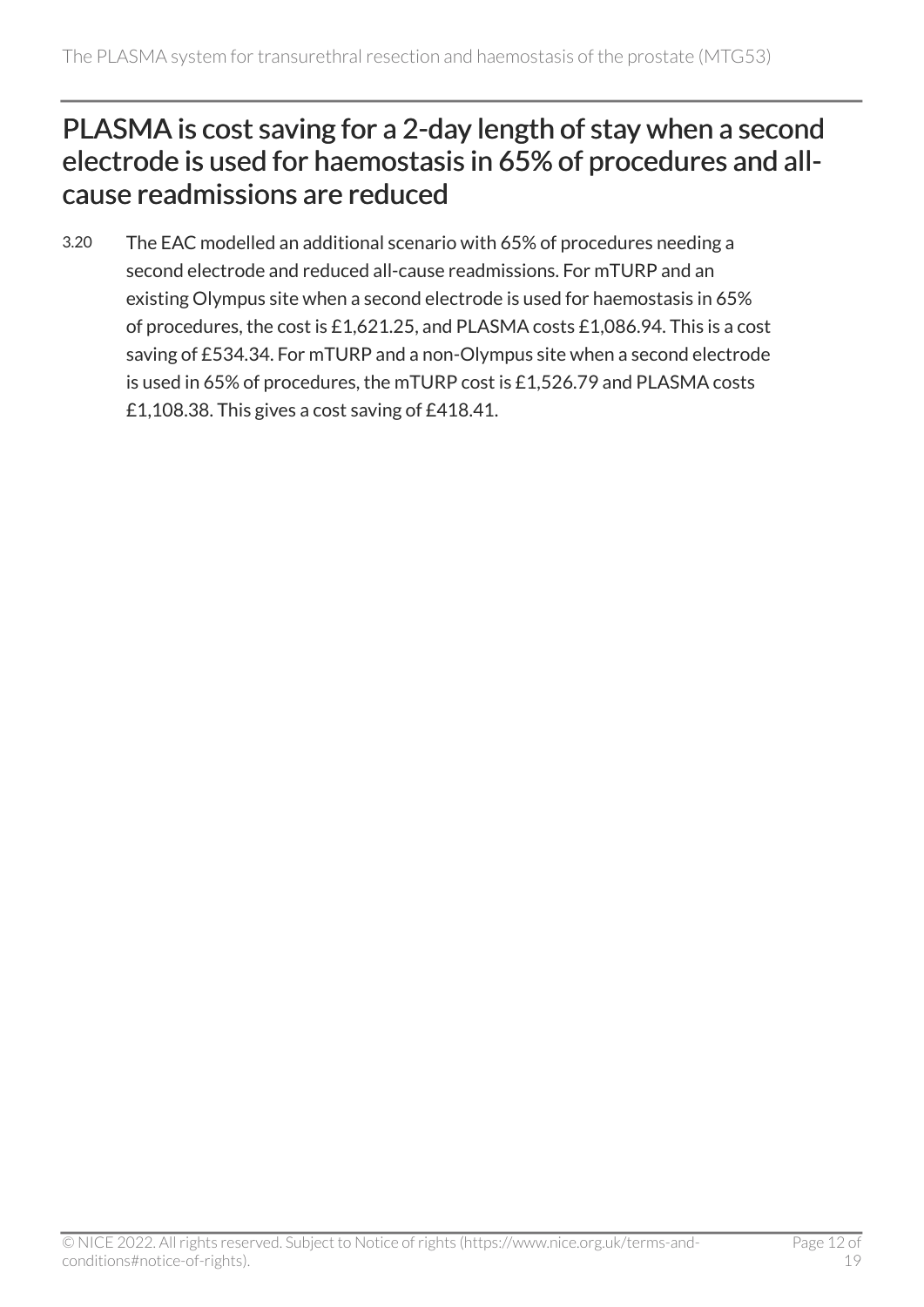## <span id="page-12-0"></span>4 Committee discussion

### <span id="page-12-1"></span>Clinical-effectiveness overview

#### Previous evidence about clinical outcomes is still relevant now the technology name has changed from TURis to PLASMA

4.1 The committee noted that the name change from TURis to PLASMA was not accompanied by any change to the technology. Therefore, they concluded that the previous evidence of equivalent clinical outcomes with monopolar transurethral resection of the prostate (mTURP) is still relevant, and they saw no new contradictory evidence.

#### The evidence shows that PLASMA resection with a loop electrode is clinically effective

4.2 The committee discussed updated evidence on resection with PLASMA using the loop electrode and it concluded that the procedure is clinically effective. The professional experts advised that it is straightforward to switch from a loop to a roller or button electrode for haemostasis. The committee concluded from the published and expert evidence that using the button and roller electrodes is clinically effective for haemostasis after resection.

#### Using a PLASMA button electrode for vaporisation and the PLASMA system for other procedures such as incision and enucleation is not in the scope of this guidance

4.3 The professional experts advised that, in most cases after resection with loop electrodes, a separate roller or button electrode is needed to achieve haemostasis. They indicated that, while this will inevitably result in some vaporisation of the prostate, this is not considered as a vaporisation procedure. The committee agreed that using the PLASMA button electrode for vaporisation of the prostate is not covered by the scope and should therefore not be the subject of this assessment. It acknowledged that transurethral vaporisation of the prostate (TUVP) is not recommended in [NICE's guideline on](https://www.nice.org.uk/guidance/cg97)  [management of lower urinary tract symptoms in men.](https://www.nice.org.uk/guidance/cg97) The committee agreed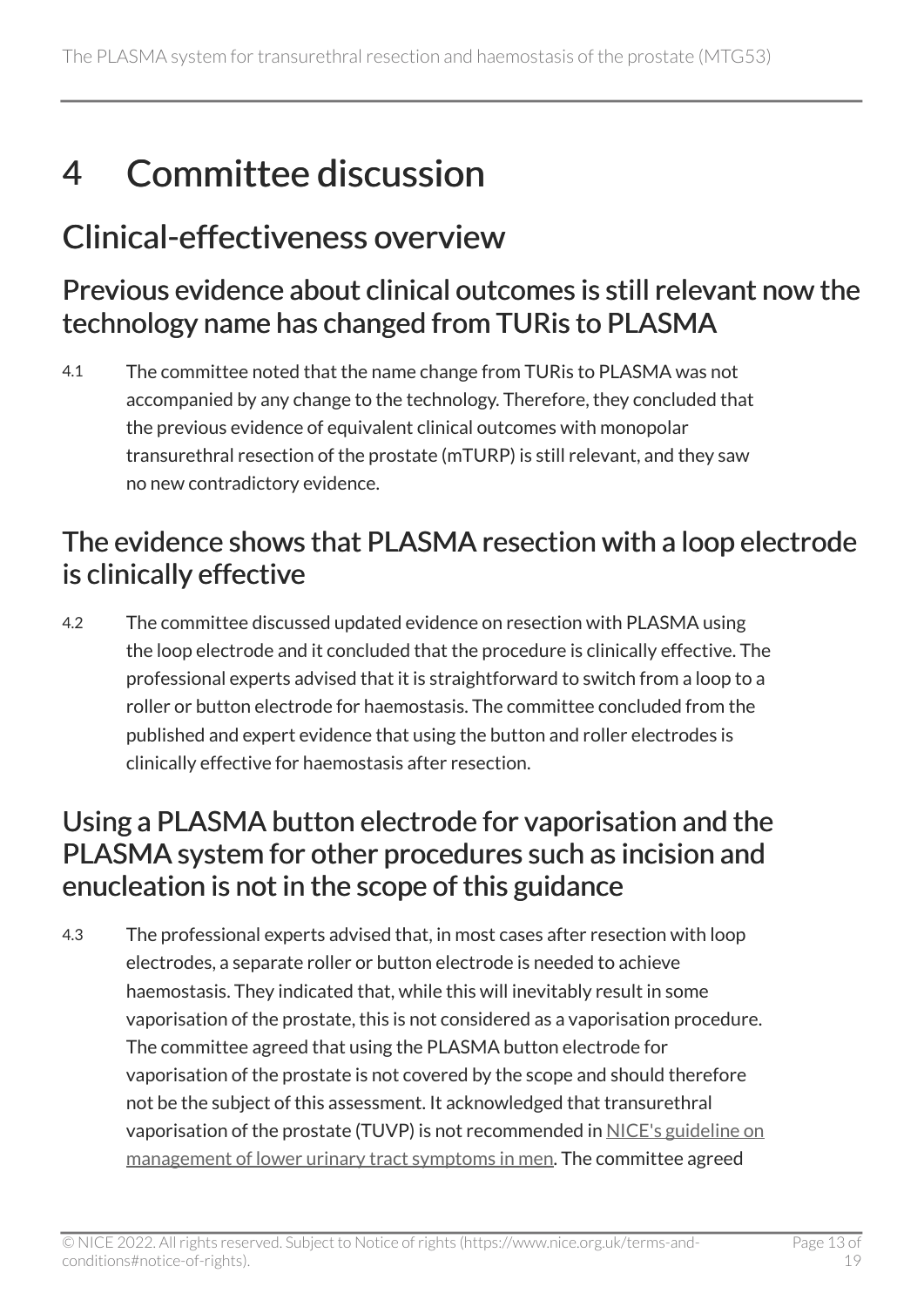that using the PLASMA system for needle incision or enucleation is also out of scope for this evaluation.

### <span id="page-13-0"></span>Side effects and adverse events

#### Resection with the PLASMA system may increase the incidence of urethral stricture

4.4 The committee noted that 1 study reported a 19% incidence of urethral stricture after PLASMA treatment, compared with 6.6% for mTURP (Komura et al. 2015). The professional experts advised that this higher incidence did not reflect their own experience or practice. They informed the committee that they see urethral stricture in 5% or less of people who have treatment with PLASMA. The committee concluded that, based on the current evidence, it is difficult to be definitive about the incidence of urethral stricture after PLASMA. But, it was reassured that when this condition does develop, treatment is available.

#### Serious adverse events are reduced by using the PLASMA system compared with mTURP

4.5 The committee considered the incidence of serious adverse events, including transurethral resection (TUR) syndrome and blood transfusion with bipolar and monopolar TURP, during the production of the original guidance (MTG23). The committee noted that the evidence shows that the PLASMA system reduces the risk of TUR syndrome and reduces the need for blood transfusion compared with mTURP. The committee considered that these original conclusions about adverse events are still relevant and that there is no new data that would contradict their previous conclusions.

## <span id="page-13-1"></span>Relevance to the NHS

### The PLASMA system and mTURP are used in the NHS

4.6 The committee heard that use of the PLASMA system for resection of the prostate has increased in the NHS over the last 5 years, with the number of centres with the potential to offer this treatment rising from around 60 to over 110. The professional experts advised that the use of bipolar TURP is superseding mTURP. However, uptake across the UK is variable, and bipolar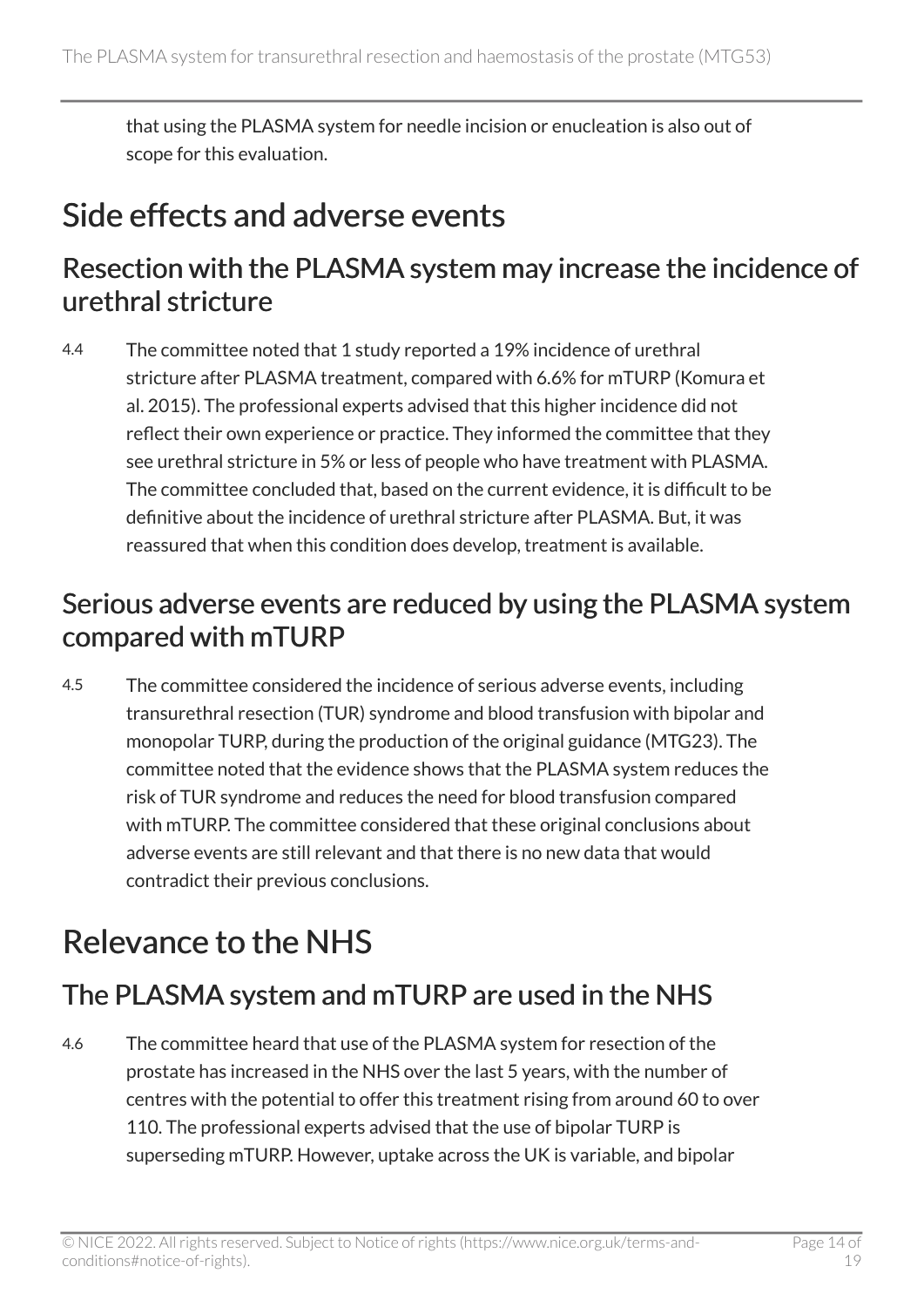TURP is not yet established as standard care. The professional experts advised that mTURP is still used in people with small prostates when prolonged procedures are unlikely and when the incidence of TUR syndrome is likely to be low. The committee concluded that PLASMA and mTURP are both used in the NHS.

#### Collecting real-world evidence during post-market surveillance is encouraged

4.7 The committee encouraged the collection of real-world clinical data on PLASMA. They considered that this would represent good clinical practice and routine post-market surveillance.

## <span id="page-14-0"></span>Cost-modelling overview

#### PLASMA can be used with a reduced length of stay

4.8 The committee heard that PLASMA is now more expensive than it was when the original guidance was published. This is because of increased costs for components of the PLASMA system, including consumables, and increased inpatient day costs. However, the professional experts advised that PLASMA can now be used with a shorter length of stay. They stated that the length of stay for mTURP had not changed and so 3.3 days was still correct. Assumptions about length of stay for PLASMA were contained in the original model, that is, reduced by 0.19 days compared with mTURP. Accounting for this and the increase in the cost of PLASMA, the treatment would be cost incurring if applied in this way. However, with a reduction in length of stay to 2 days, the technology becomes cost saving. There are even more cost savings when treatment is given as a day case. The professional experts advised that a plausible and conservative length of stay with PLASMA in their practice is 2 days. One professional expert advised that he does the procedure as a day case in most of his patients. The committee concluded that PLASMA can be used with a reduced length of stay compared with mTURP.

#### PLASMA can be used with existing compatible equipment to save costs

4.9 The committee agreed that sites that already have compatible Olympus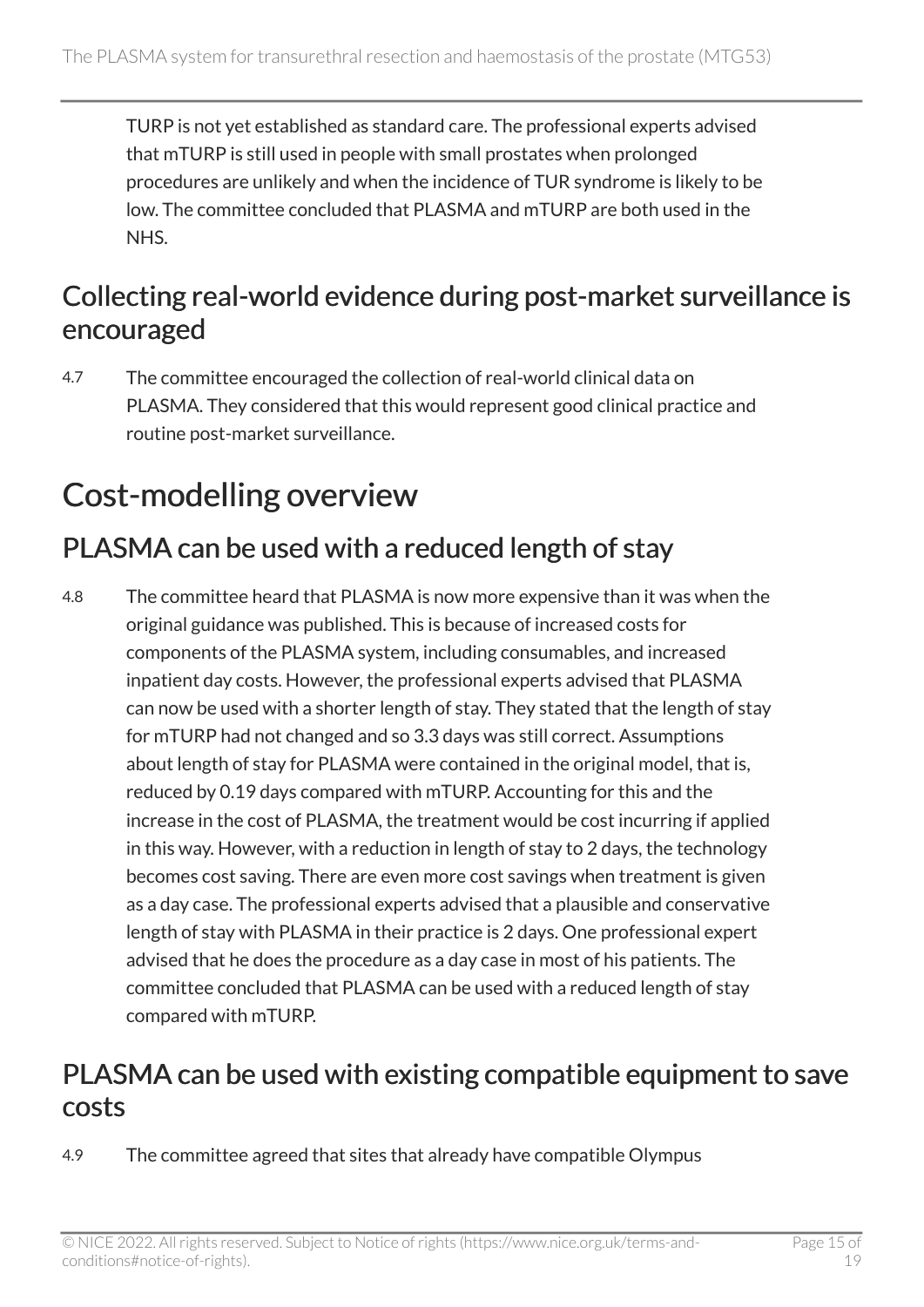equipment for mTURP would be able to use some of this equipment for PLASMA. This could result in greater cost savings for these sites. However, the committee also noted that for sites where purchase of Olympus equipment would be needed for PLASMA treatment to be offered, cost savings would still be possible.

#### A second electrode is often needed to stop bleeding (haemostasis)

4.10 The professional experts advised that a second electrode is needed to achieve haemostasis in most cases. The EAC modelled this in a scenario of 65% of procedures. It advised that PLASMA is still cost saving under these circumstances.

#### A urinary catheter is used after treatment with PLASMA and mTURP

4.11 The professional experts advised that a urinary catheter is used after PLASMA and mTURP and that for day-case surgery with PLASMA, the catheter is removed after discharge from hospital in a community setting. The EAC estimated that the cost of catheter placement was included in the procedure costs. The cost of removal of the catheter at an outpatient appointment with a single healthcare professional is £68 (NHS tariff). The cost of removal in community care during a 1-hour appointment is £84 for a band 7 healthcare professional. The EAC advised the committee that neither of these costs for catheter removal would negate the cost savings for PLASMA compared with mTURP.

### <span id="page-15-0"></span>Main cost drivers

#### Length of stay is the main cost driver

4.12 The length of stay was the main driver of cost savings in the model. The committee discussed with professional experts using the PLASMA system for day-case surgery. One professional expert advised that PLASMA was used routinely for day-case TURP in his centre, but the experts acknowledged that this is not the case in all centres. The experts agreed that day-case use of PLASMA is possible, especially in people with low risk.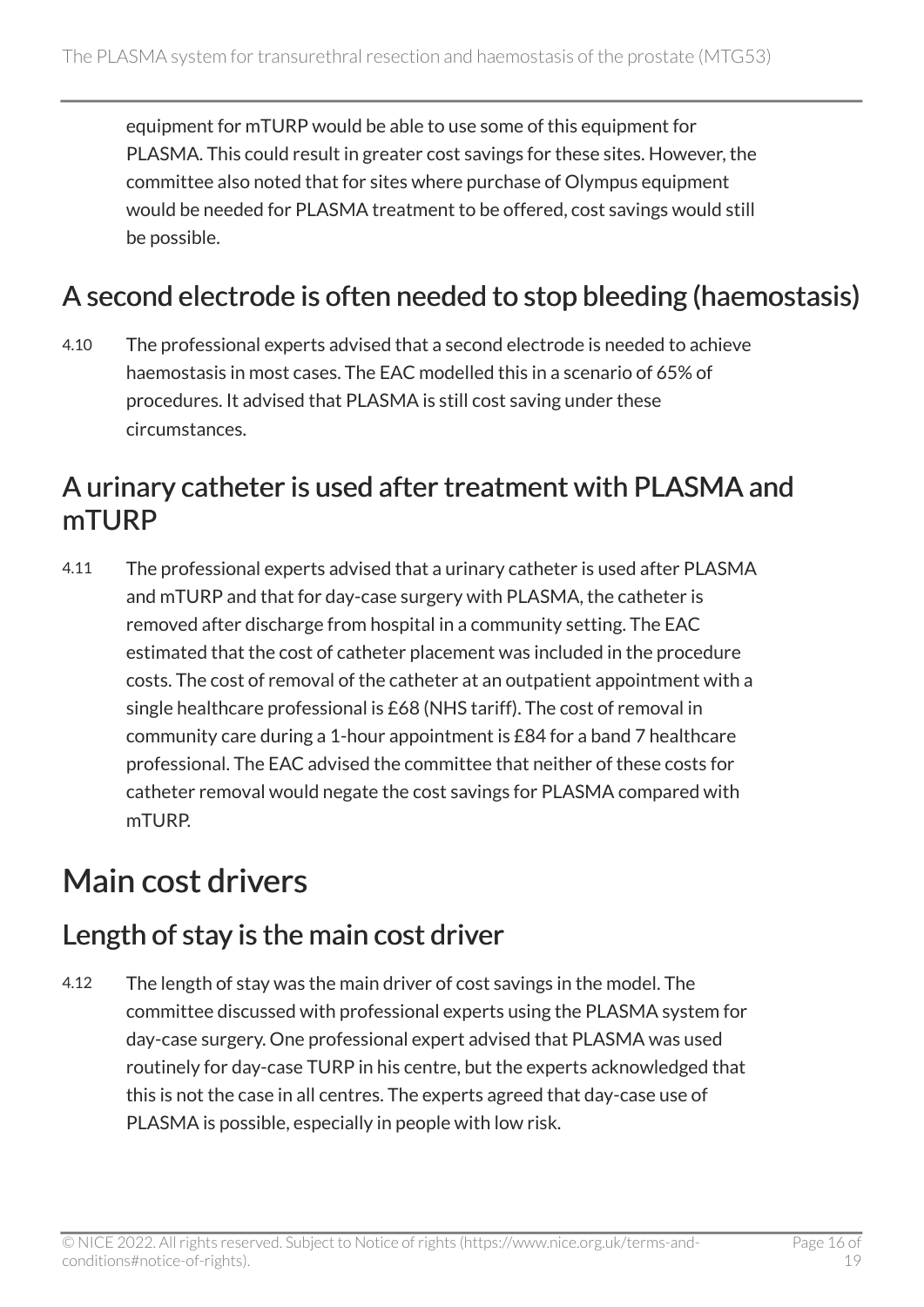## <span id="page-16-0"></span>Cost savings

### The PLASMA system is cost saving with reduced length of stay

4.13 The committee considered an updated base case and 4 additional scenarios presented by the EAC in the assessment report update (see [sections](#page-9-0) 3.16 to [3.20](#page-9-0)). It agreed that reduced length of stay for the PLASMA system compared with mTURP was plausible. The committee also agreed that even when a second electrode is used to achieve haemostasis, cost savings are still possible with PLASMA because of the reduced hospital stay.

## <span id="page-16-1"></span>**Equalities**

4.14 People over 80 years old, especially those with frail health and comorbidities, have been found to have an increased risk of complications after TURP. However, the effectiveness of TURP is the same as in younger people.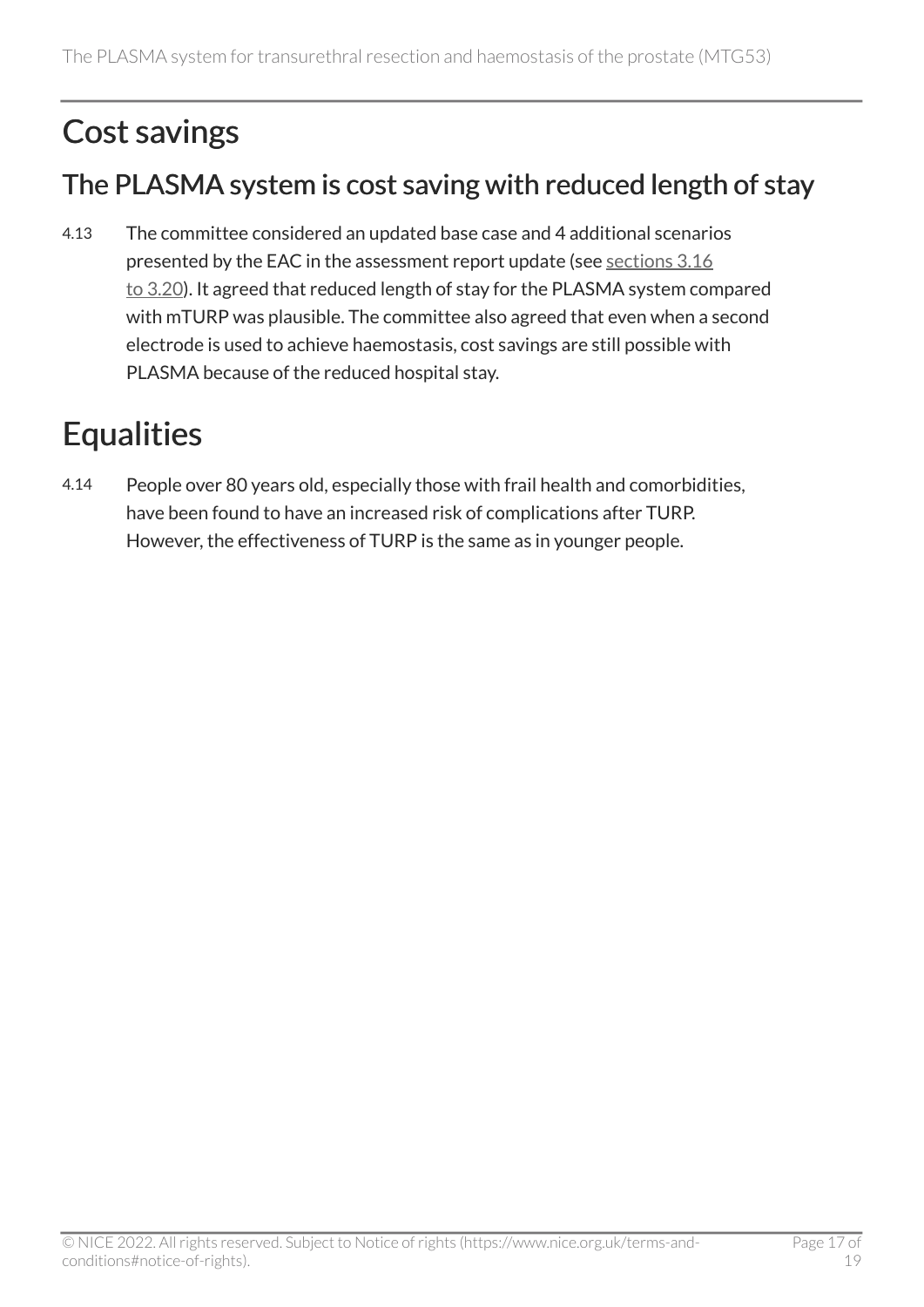## <span id="page-17-0"></span>5 Committee members and NICE project team

### <span id="page-17-1"></span>Committee members

This topic was considered by [NICE's medical technologies advisory committee](https://www.nice.org.uk/Get-Involved/Meetings-in-public/Medical-Technologies-Advisory-Committee/Members), which is a standing advisory committee of NICE.

Committee members are asked to declare any interests in the technology to be appraised. If it is considered there is a conflict of interest, the member is excluded from participating further in that evaluation.

The [minutes of the medical technologies advisory committee,](https://www.nice.org.uk/get-involved/meetings-in-public/medical-technologies-advisory-committee) which include the names of the members who attended and their declarations of interests, are posted on the NICE website.

## <span id="page-17-2"></span>NICE project team

Each medical technologies guidance topic is assigned to a team consisting of 1 or more technical analysts (who act as technical leads for the topic), a technical adviser and a project manager.

Neil Hewitt Senior technical analyst

Chris Pomfrett Technical adviser, research commissioning

Victoria Fitton Project manager

ISBN: 978-1-4731-3955-8